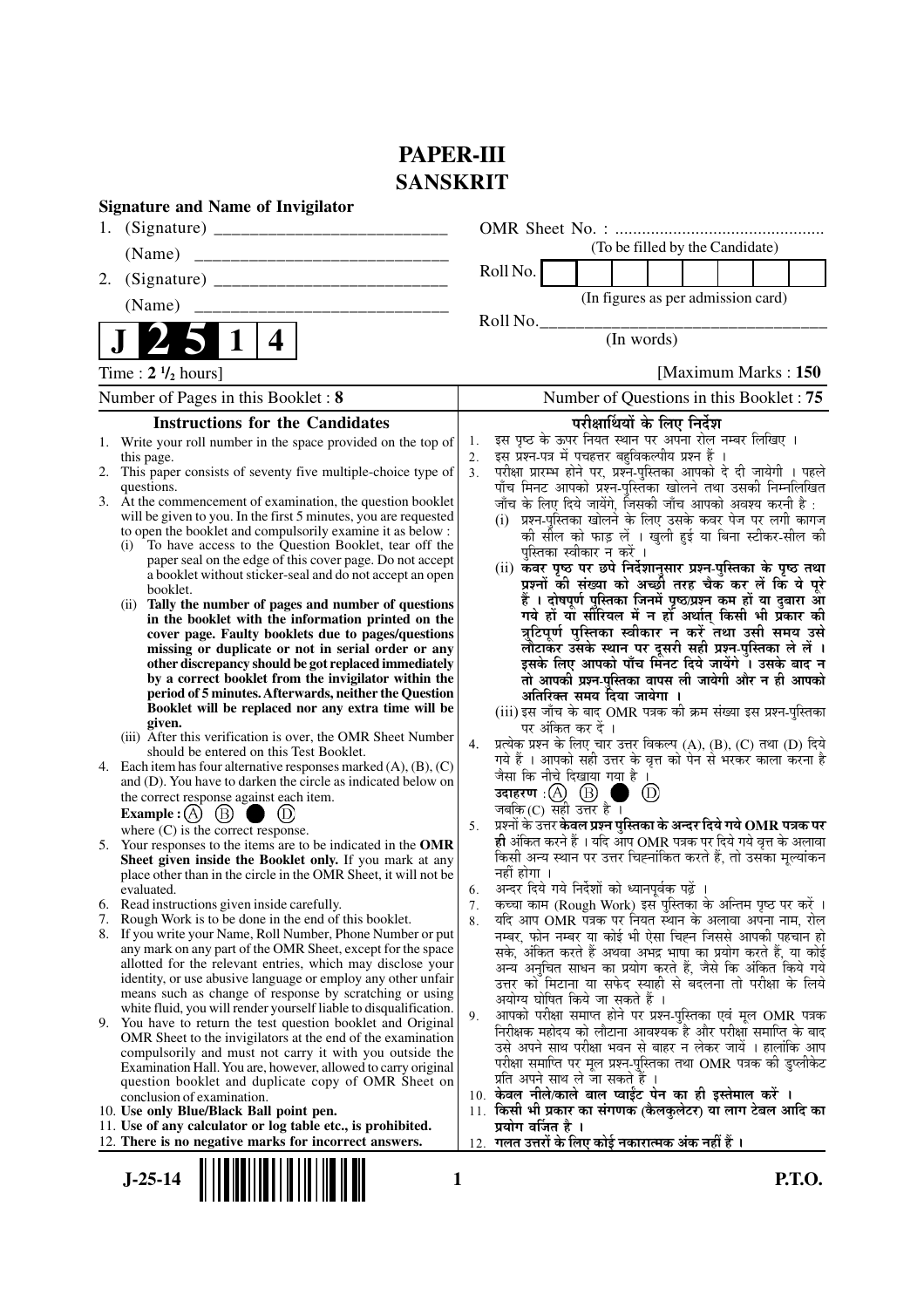## **SANSKRIT** संस्कृतम् **Paper – III**  ¯ÖÏÀ®Ö¯ÖסÖÛúÖ **– III**

- **Note :** This paper contains **seventy five (75)** objective type questions of **two (2)** marks each. **All** questions are compulsory.
- स्**चना**: अत्र प्रश्नपत्रे पञ्चसप्तति: (75) बहवैकल्पिका: प्रश्ना: सन्ति । प्रत्येकम् प्रश्नस्य अङ्कद्वयम् वर्तते । सर्वे प्रश्नाः समाधेयाः ।
- 1. Twada Euthong The Team in the ?
	- $(A)$  सप्तदश
	- $(B)$  षोडश
	- $(C)$  द्वाविंशति:
	- $(D)$  अष्टादश
- 2. सामवेदस्यारण्यकमस्ति
	- $(A)$  तवल्कार:
	- (B) जैमिनीयम्
	- (C) नारदीयम
	- (D) प्रौष्ठपदीयम्
- **3.** कत्यङगलखातावेदिर्भवति ?
	- (A) षडङ्गुला
	- (B) सप्ताङ्गुला
	- (C) द्वादशाङ्गुला
	- (D) त्र्यङ्गुला
- 4. ऋग्वेदे स्वरितस्वर: प्रदर्श्यते
	- $(A)$  अध:
	- (B) उपरिष्यत्
	- $(C)$  तिर्यक
	- $(D)$  परित:
- 5. 'देवास<sup>.</sup>' इति प्रयोग:
	- $(A)$  लौकिक:
	- $(B)$  कार्मिक:
	- $(C)$  वैदिक:
	- $(D)$  यादच्छिक:
- 6. दर्शपूर्णमासयागस्य का दक्षिणा ?
	- $(A)$  पूर्णपात्रम्
	- $(B)$  गौ:
	- (C) अन्वाहार्यम
	- (D) सुवर्णम्

#### Paper-III 2 J-25-14

- **7.** कालसूक्तं पज्यते
	- (A) मूलवेदे
	- (B) तलवेदे
	- (C) अथर्ववेदे
	- $(D)$  कित्रापि न हि
- 8. शक्लयजुर्वेदीये शिवसङकल्पसुक्ते कति मन्त्रा: सन्ति  $?$ 
	- $(A)$  षट
	- $(B)$  सप्त
	- $(C)$  अष्ट
	- (D) दश
- 9. केनोपनिषद् केन वेदेन सम्बद्धा ?
	- (A) कृष्णयजुर्वेदेन
	- (B) सामवेदेन
	- (C) ऋग्वेदेन
	- (D) अथर्ववेदेन
- 10. कठोपनिषदनुसारं महत: परं किमस्ति ?
	- $(A)$  मन:
	- (B) अव्यक्तम
	- (C) पुरुष:
	- $(D)$  आत्मा
- 11. ईशावास्यदिशा कथममृतमश्नुते ?
	- (A) एकत्वेन
	- $(B)$  सम्भवात्
	- (C) सम्भूत्या
	- $(D)$  सत्येन
-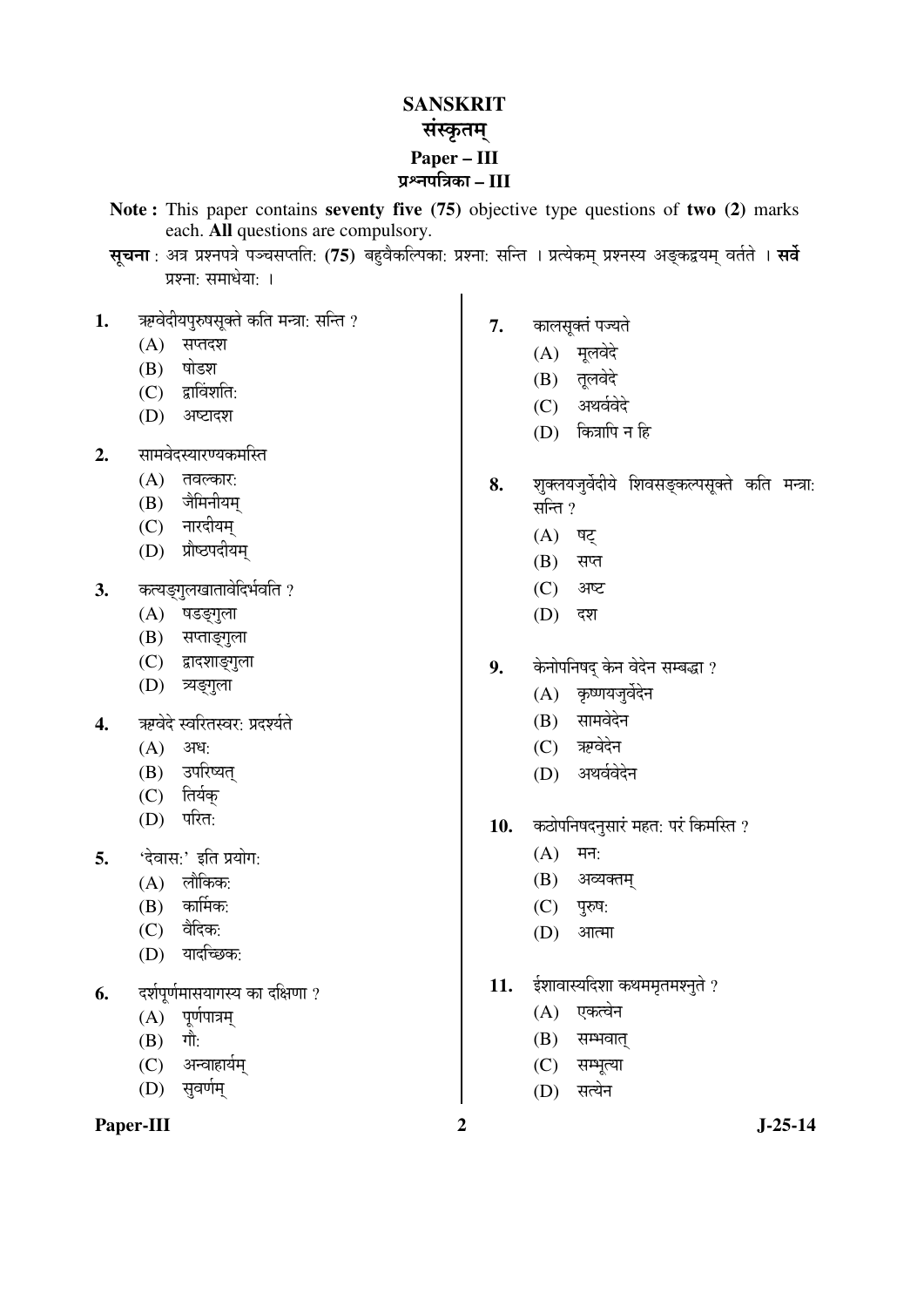- 12. 'तपो दम: कर्मेति प्रतिष्ठा' अयं विचार: कत्रोपदिश्यते ?
	- $(A)$  केनोपनिषदि
	- (B) कठोपनिषदि
	- (C) तैत्तिरीयोपनिषदि
	- (D) बृहदारण्यके
- 13. 'योगो हि प्रभवाप्ययौ' कुत्रेयमुक्ति: ?
	- (A) बृहदारण्यके
	- (B) केनोपनिषदि
	- (C) भगवद्गीतायाम्
	- (D) कठोपनिषदि
- 14. 'उत्तब्धं वागेव गीथोत्त्वगीथा चेति उद्गीथ:' कुत्रेयमुक्ति: ?
	- $(A)$  केनोपनिषदि
	- (B) तैत्तिरीयोपनिषदि
	- (C) कठोपनिषदि
	- (D) बृहदारण्यकोपनिषदि
- 15. विज्ञानमयस्य शिर: किमुच्यते ?
	- $(A)$  श्रद्धा
	- $(B)$  सत्यम्
	- $(C)$  ऋतम्
	- $(D)$  मह:
- 16. 'सस्यमिव मर्त्य: पच्यते सस्यमिवा जायते पुन:' – इति केनोक्तम् ?
	- $(A)$  नचिकेतसा
	- $(B)$  वाजश्रवसा
	- $(C)$  यमेन
	- $(D)$  अग्निना
- 17. ऋक्प्रातिशाख्यानुसारं सोष्मवर्ण: क: ?
	- $(A)$  थ  $(B)$  द
	- $(C)$  प  $(D)$  ब
- 18. ऋक्प्रातिशाख्यानुसारमघोषवर्ण: क: ?
	- $(A)$  त  $(B)$  द
	- $(C)$  ध  $(D)$  ब
- 19. आमन्त्रितज ओकारो भवति
	- $(A)$  रक्त:
	- $(B)$  प्रगृह्य:
	- $(C)$  रिफित:
	- (D) यम:
- 20. आश्वलायनगृह्यसूत्रं केन सम्बद्धम् ?
	- (A) अथर्ववेदेन
	- (B) सामवेदेन
	- (C) यजुर्वेदेन
	- (D) ऋग्वेदेन
- 21. त्रिष्टुप्छन्दसि कियन्तो वर्णा भवन्ति ?
	- $(A) 28$
	- (B) 36
	- (C) 44
	- (D) 48
- 22. Flowan Hali Bahah भावविकार: क: ?
	- $(A)$  अस्ति
	- (B) विपरिणमते
	- (C) अपक्षीयते
	- $(D)$  विनश्यति
- 23. YAJUNA FEREN ART ET 35 23 APR
	- $(A)$  वीर:
		- $(B)$  आदित्य:
		- $(C)$  अश्व:
		- $(D)$  अग्नि:
- 24. 'वा' इति निपातो वर्तते
	- $(A)$  उपमार्थे
	- $(B)$  शब्दार्थ
	- $(C)$  निषेधार्थे
	- (D) समुच्चयार्थे
- 25. महाभाष्ये 'कूपरवानकवत्' इत्युदाहरणं कस्मिन् प्रसङ्गे उक्तम् ?
	- $(A)$  शब्दस्य ज्ञाने धर्म:
	- $(B)$  गौरित्यत्र क: शब्द:
	- $(C)$  किमर्थं वर्णानामुपदेश:
	- (D) सिद्धे शब्दार्थसम्बन्धे
		-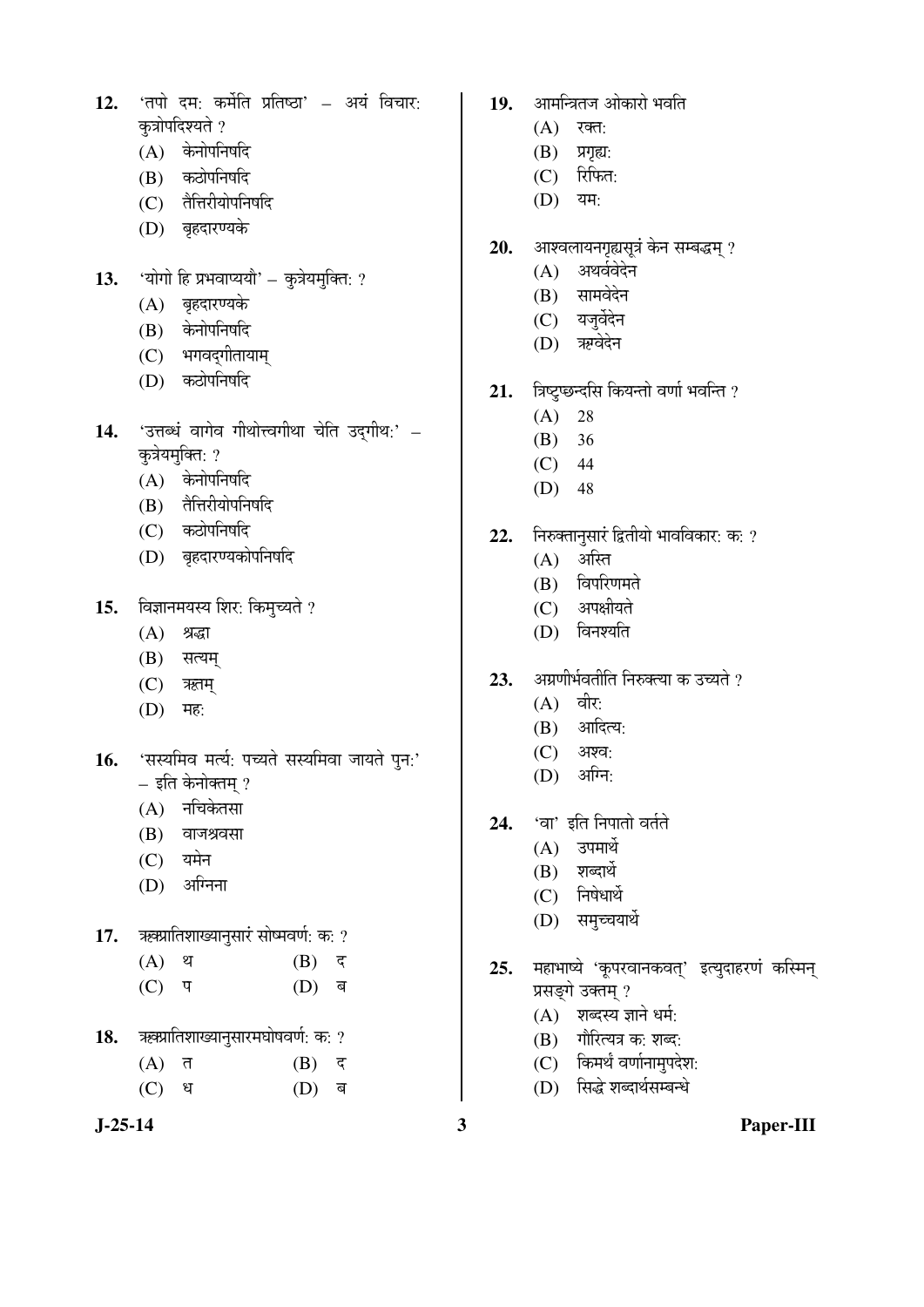- 26. 'तुन्नवत्' इति किमुच्यते ?
	- $(A)$  सक्तुः
	- (B) परिपवनम्
	- (C) टङ्कारध्वनि:
	- (D) तन्तूशाटिका
- 27. 'भिक्षु: प्रभुमुपतिष्ठते' इत्यत्रात्मनेपद विधायकं किम् ?
	- $(A)$  अकर्मकाच्च
	- (B) वा लिप्सायामिति वक्तव्यम्
	- (C) उपान्मन्त्रकरणे
	- (D) समप्रविभ्य: स्थ:
- **28.** 'वीरपत्नी' इति कस्य सूत्रस्योदाहरणे वर्तते
	- $(A)$  पत्युर्नो यज्ञसंयोगे
	- (B) नित्यं सपत्न्यादिष्
	- (C) अन्तर्वत्पतिवतोर्नुक्
	- (D) विभाषा सपूर्वस्य
- 29. तत्पुरुषसमासे देवब्राह्मण इत्युदाहरणे ब्राह्मणो वर्ततेऽभिप्रेत:
	- $(A)$  देवरूप:
	- (B) देवप्रिय:
	- (C) देवपूजक:
	- $(D)$  देवाधीन:
- 30. 'अलं कुमार्यै' इत्यस्य समस्तं रूपं किम् ?
	- (A) अलङ्कुमारी
	- (B) कुमायैं अलम्
	- (C) अलङ्कुमारि:
	- (D) अलङ्कुमारिन्
- **31.** द्विभाषाशिलालेख: केन सम्बद्ध: ?
	- $(A)$  कान्धार:
	- $(B)$  मास्कि
	- $(C)$  गुजर्रा
	- (D) रुम्मिनदेई
- 32. अद्वैतमते जगत: अस्ति
	- $(A)$  नित्यत्वम
	- $(B)$  मिथ्यात्वम्
	- (C) पारमार्थिकत्वम्
	- (D) ब्रह्मपरिणामात्मकत्वम्

Paper-III 3-25-14

- 33. विवर्तस्य उदाहरणमस्ति
	- $(A)$  गगनकुसुमम्
	- (B) बन्ध्यासुत:
	- (C) श्*वि*तकारजतम्
	- (D) रवपृष्पम्
- 34. सांख्यै: स्वीकृतानि तत्त्वानि सन्ति
	- $(A)$  षोडश
	- $(B)$  सप्तदश
	- $(C)$  पञ्चविंशति:
	- (D) दश
- **35.** पुरुषप्रकृत्यो: संसर्गो वर्णित:
	- $(A)$  जडाजडवत्
	- (B) पङ्ग्वन्धवत्
	- (C) मुकबधिरवत्
	- (D) अन्धमालावत्
- 36. अर्थसङ्ग्रहे विशिष्टविधे: उदाहरणमस्ति
	- $(A)$  दध्ना जुहोति ।
	- (B) अग्निहोत्रं जुहुयात्स्वर्गकाम: ।
	- (C) सोमेन यजेत ।
	- (D) राजा राजसूयेन स्वाराज्यकामो यजेत ।
- 37. विनियोगविधे: सहकारिप्रमाणानि सन्ति
	- $(A)$  त्रीणि
	- $(B)$  सप्त
	- $(C)$  पञ्च
	- (D) षट्
- 38. अर्थसङ्ग्रहानुसारम् आख्यातेन किमुच्यते ?
	- $(A)$  कर्ता
	- $(B)$  भावना
	- $(C)$  कर्म
	- $(D)$  करणम्
- 39. अर्थवादस्य लक्षणं किम् ?
	- (A) स्तुति-निन्दान्यतरपरं वाक्यम् ।
	- (B) समभिव्याहारो वाक्यम् ।
	- (C) अपौरुषेयं वाक्यम् ।
	- (D) अङ्ग-प्रधान-सम्बन्ध बोधकं वाक्यम् ।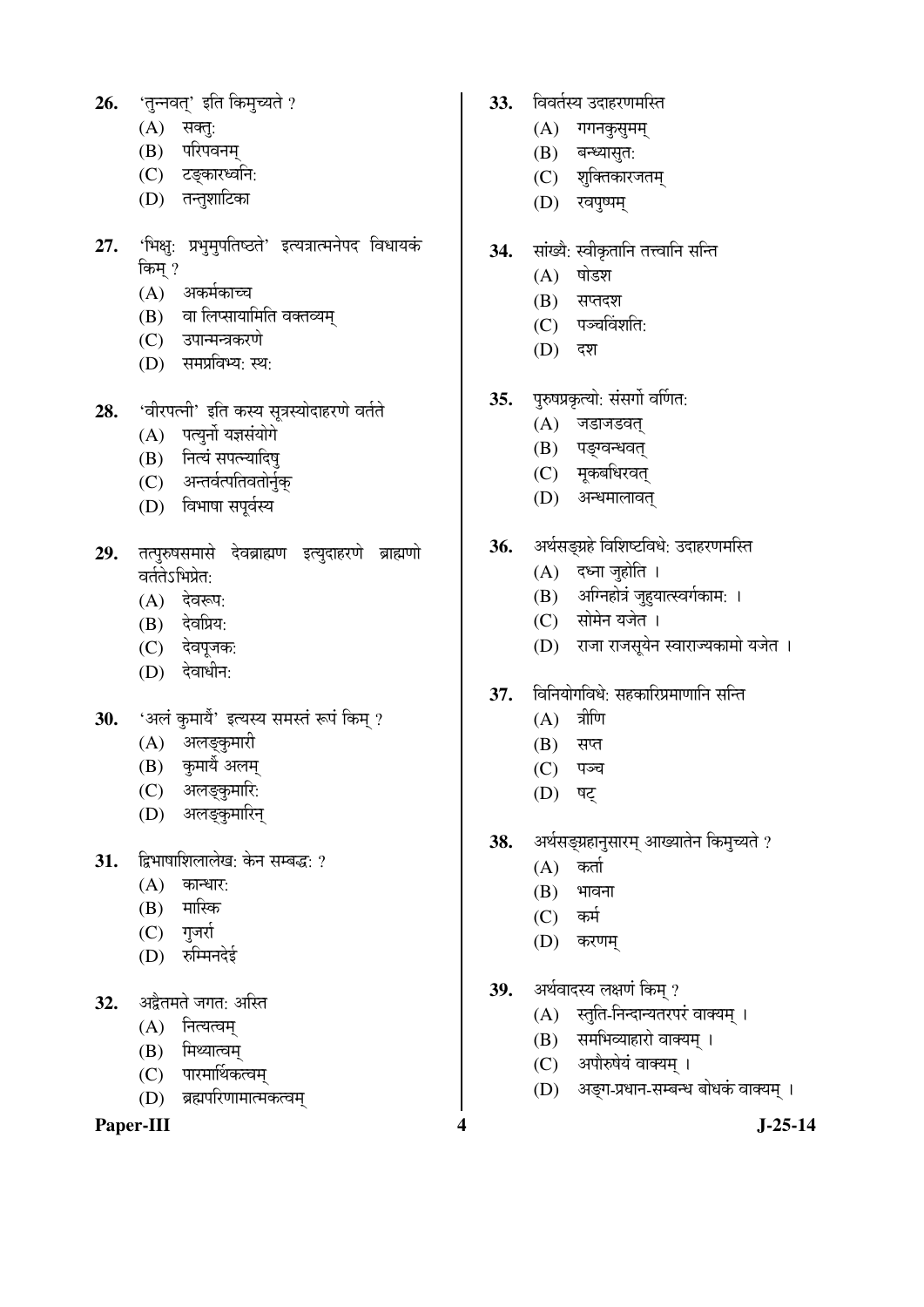- 40. 'चतुर्विंशतिसाहस्री संहिता' का उच्यते ?
	- $(A)$  रामायणम्
	- $(B)$  महाभारतम्
	- (C) विष्णुपुराणम्
	- (D) श्रीमद्भागवतम्
- 41. 'विष्णुसहस्रनामस्तोत्रम्' कुत्र वर्तते ?
	- $(A)$  श्रीमद्भागवते
	- (B) रामायणे
	- (C) ब्रह्माण्डपुराणे
	- (D) महाभारते
- 42. महाभारतस्य द्वितीयं पर्व किम् ?
	- $(A)$  वनपर्व
	- (B) सभापर्व
	- (C) भीष्मपर्व
	- (D) विराटपर्व
- 43. ब्रह्मवैवर्तपुराणं निबद्धं वर्तते
	- $(A)$  खण्डेष्
	- (B) पर्वस्
	- (C) काण्डेषु
	- (D) स्कन्धेष्
- 44. **महापुराणेषु न गण्यते**
	- $(A)$  कालिकापुराणम्
	- (B) स्कन्दपुराणम्
	- (C) विष्णुपुराणम्
	- (D) अग्निपुराणम्
- 45. श्रीमद्भागवते श्रीकृष्णस्य ज्येष्ठपुत्रस्य किं नाम ?
	- $(A)$  साम्ब:
	- $(B)$  प्रद्युम्न:
	- $(C)$  सङ्कर्षण:
	- (D) अनिरुद्ध:
- 46. 'रासपञ्चाध्यायी' कुत्र वर्तते ?
	- $(A)$  महाभारते
	- $(B)$  रामायणे
	- (C) अग्निपुराणे
	- (D) श्रीमदभागवते
- 47. अर्थशास्त्रस्य चतुर्थाधिकरणं वर्तते
	- $(A)$  कण्टकशोधनम्
	- (B) षाड्गुण्यम्
	- (C) धर्मस्थीयम्
	- (D) विनयाधिकारिकम्
- 48. सन्धिकर्म कुत्रोपदिष्टम् ?
	- $(A)$  धर्मस्थीये
	- $(B)$  अध्यक्षप्रचारे
	- (C) योगवृत्ते
	- (D) षाड़गुण्ये
- 49. सामवेद: सम्प्राप्त:
	- $(A)$  रवे:
	- $(B)$  अग्ने:
	- $(C)$  वायो:
	- (D) वरुणात्
- 50. मनुना अन्नप्राशनस्य काल उक्त:
	- $(A)$  द्वितीये मासे
	- (B) चतुर्थे मासे
	- (C) षष्ठे मासे
	- (D) अष्टमे मासे
- 51. याज्ञवल्क्यदिशा वस्त्रस्य वृद्धिरुक्ता
	- $(A)$  द्विगुणा
	- $(B)$  त्रिगुणा
	- $(C)$  चतुर्गुणा
	- (D) पञ्चगुणा
- **52.** राजा निधिं लब्ध्वा तत: कियन्तं गृहणीयात् ?
	- $(A)$  अर्धम्
	- $(B)$  षष्ठांशम्
	- $(C)$  दशांशम्
	- $(D)$  सर्वम्
- 53. ईर्ष्या गण्यते
	- $(A)$  कामजगणे
	- $(B)$  लोभजगणे
	- $(C)$  मोहजगणे
	- (D) क्रोधजगणे

**J-25-14 5 Paper-III**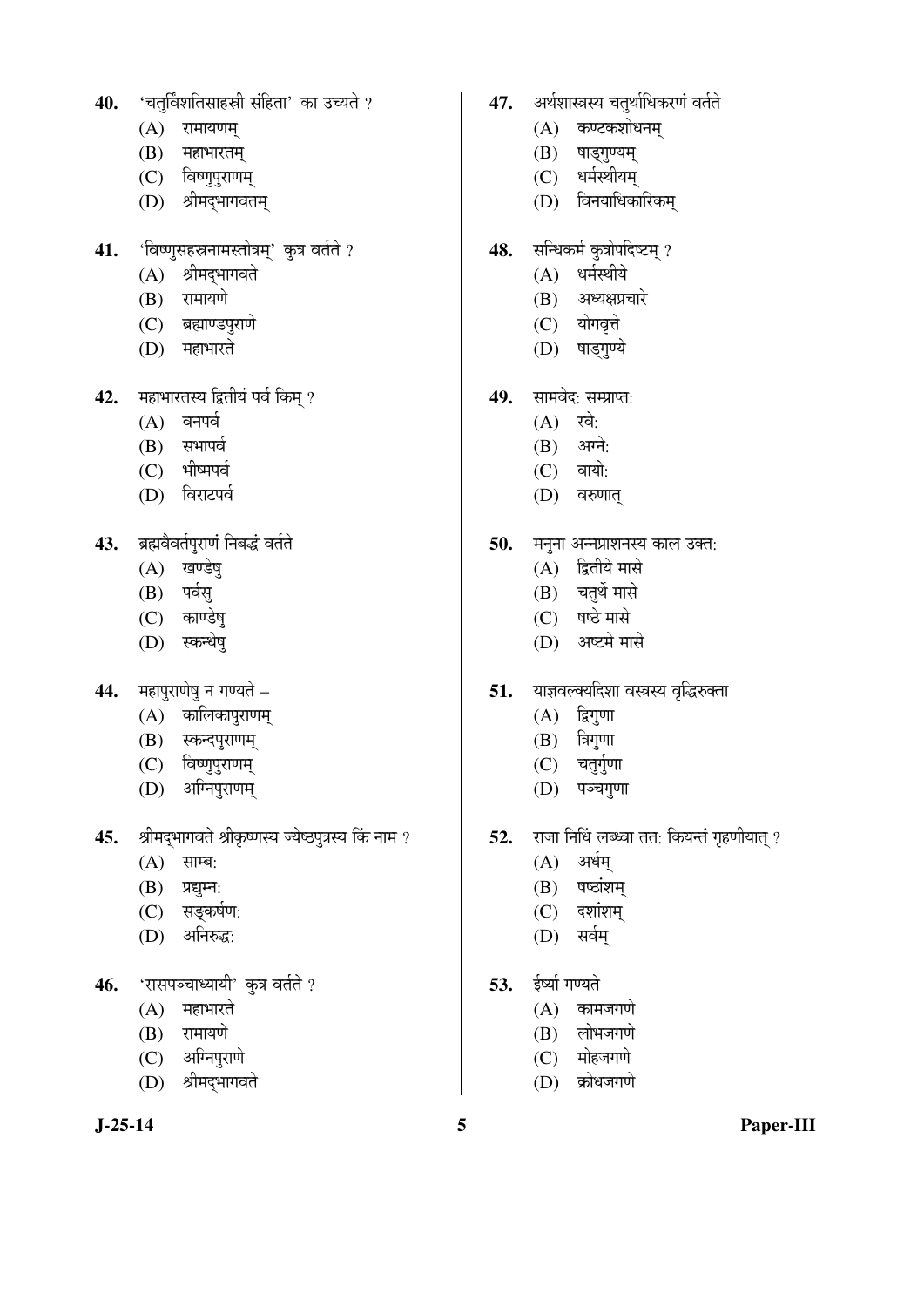| 54. 'रथाङ्गपाणे: पटलेन रोचिषामृषित्विष: संवलिता |  |
|-------------------------------------------------|--|
| विरेजिरे' – इत्यत्र रथाङ्गपाणि: क: ?            |  |

- $(A)$  नारद:
- (B) रावण:
- $(C)$  कृष्ण:
- $(D)$  शिशुपाल:
- 55. 'फलेन मूलेन च वारिभुरुहां. मुनेरिवेत्थं मम यस्य वृत्तय: ।' – कम्प्रति कस्येयमक्ति: ?
	- (A) हंसं प्रति नलस्य
	- (B) नलं प्रति हंसस्य
	- (C) दमयन्तीं प्रति नलस्य
	- (D) नलं प्रति दमयन्त्या:
- **56.** लीलावधूतपदमा कथयन्ती पक्षपातमधिकं न: । <u>मानसमपैति केयं चित्रगता राजहंसीव ।।</u> – इयमुक्ति: कामुदि्दश्य कथिता ?
	- (A) शकुन्तलाम्
	- (B) द्रौपदीम्
	- $(C)$  महाश्वेताम्
	- (D) सागरिकाम्
- 57. अधस्तनयुग्मानां समीचीनां तालिकां चिनुत
	- a. विचित्रा खल् चित्तवृत्तय: 1. उत्तररामचरितम्
	- b. पतत्यधो धाम विसारि सर्वत: 2. हर्षचरितम
	- c. तीर्थोदकं च वह्निश्च नान्यत: शुद्धिमर्हत: 3. किरातार्जुनीयम्
	- d. लोके हि लोहेभ्य: कठिनतरा खलु स्नेहमया  $\overline{q}$ -धनपाशा: । 4. शिशुपालवधम्

 a b c d (A) 4 2 3 1 (B) 1 3 4 2 (C) 2 1 3 4

(D) 3 4 1 2

Paper-III 6 J-25-14

- 58. अवान्तरार्थविच्छेदे किमच्छेदकारणम ?
	- $(A)$  बीजम्
	- $(B)$  बिन्दु:
	- $(C)$  पताका
	- (D) प्रकरी
- 59. 'अभवन्वस्तुसंबन्ध उपमापरिकल्पक:' कस्यालङ्कारस्य लक्षणमिदम् ?
	- $(A)$  उपमा
	- $(B)$  अपहनृति:
	- (C) निदर्शना
	- (D) उत्प्रेक्षा
- 60. वृत्तवर्तिष्यमाणानां कथांशानां निदर्शक: संक्षेपार्थ: मध्यपात्रप्रयोजित: – क: ?
	- (A) अङ्कास्यम्
	- (B) अङ्कावतार:
	- $(C)$  प्रवेशक:
	- $(D)$  विष्कम्भः
- **61.** हर्षचरिते रसायन: क: ?
	- $(A)$  व्याधि:
	- $(B)$  औषधि:
	- (C) वैद्यकुमारक:
	- (D) राजसून्:
- **62.** रावणभयात् हेमाद्रिगुहागृहान्तरं क: दिवसानि निनाय ?
	- $(A)$  कृष्ण:
	- $(B)$  कौशिक:
	- (C) नारद:
	- (D) वसुदेव:
- 63. विबुधसदमनि अप्सरसां कति कुलानि कादम्बर्याम् उक्तानि ?
	- $(A)$  द्वादश
	- $(B)$  त्रयोदश
	- $(C)$  चतुर्दश
	- (D) पञ्चदश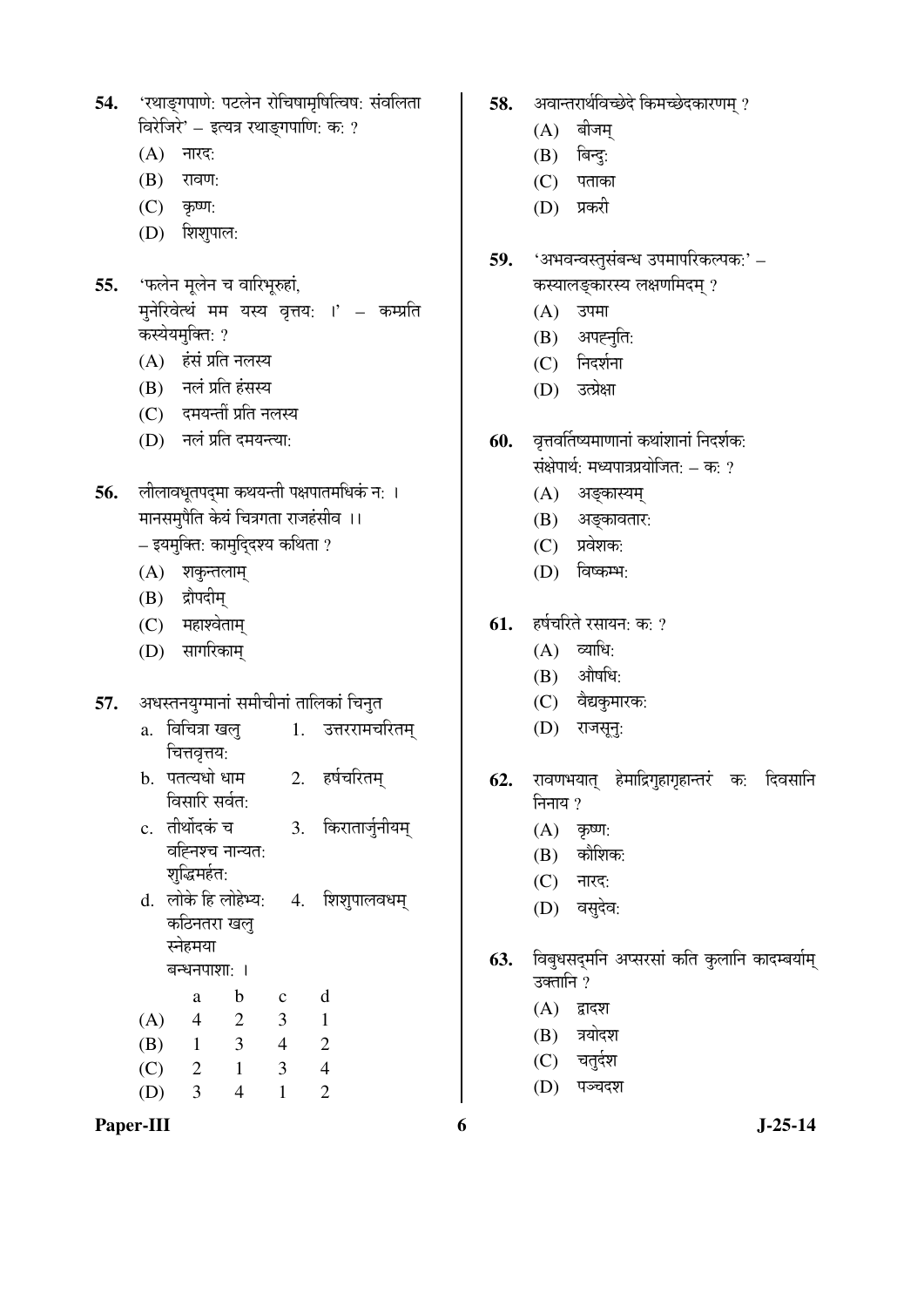## **64.** 'सतां हि सन्देहपदेषु वस्तुषु प्रमाणमन्त:करण प्रवृत्तय: ।' – इत्यत्र कोडलङ्कार: ?

- $(A)$  उपमा
- (B) उत्प्रेक्षा
- (C) सन्देह:
- (D) अर्थान्तरन्यास:
- **65.** 'अन्यदेवसहृदयलोचनामृतं तत्त्वान्तरे तद्वदेव सोडर्थ:' – ध्वन्यालोककारमते 'सोडर्थ:' इत्यस्य क: आशय:  $?$ 
	- $(A)$  अभिधेयार्थ:
	- $(B)$  प्रतीयमानार्थ:
	- $(C)$  लक्ष्यार्थ:
	- $(D)$  सर्वार्थ:
- **66.** अङ्गिनो रसस्य अचलस्थितयो धर्मा: के ?
	- $(A)$  गुणा:
	- (B) रीतय:
	- (C) अलङ्कारा:
	- (D) रसा:
- 67. मण्डपसन्निवेशेषु नाट्यशास्त्रे न गण्यते ?
	- $(A)$  चतुरस्र:
	- $(B)$  त्र्यस:
	- (C) वर्तुल:
	- $(D)$  विकृष्ट:
- **68.** 'कथं न मन्युर्ज्वलयत्युदीरित: शमीतरुं शुष्कमिवाग्निरुच्छिख: ।' $-$ इत्युक्त्या क: प्रेरित: ?
	- $(A)$  अर्जुन:
	- (B) युधिष्ठिर:
	- $(C)$  and  $\overline{q}$
	- (D) सुयोधन:
- 69. 'यत्किञ्चिल्लोके शुचि मेध्यमुज्ज्वलं दर्शनीयं' नाट्यशास्त्रे तत् केनोपमीयते ?
	- (A) हास्येन
	- (B) शृङ्गारेण
	- $(C)$  शान्तेन
	- (D) वीरेण
- 70. तर्कसङ्ग्रहानुसारं शीतस्पर्शवत्त्वं कस्य लक्षणम् ?
	- $(A)$  पृथिव्या:
	- $(B)$  जलस्य
	- $(C)$  वायो:
	- (D) परदु:खस्य
- 71. तर्कसङ्ग्रहानुसारं तैजसविषय: कतिविध: ?
	- $(A)$  त्रिविध:
	- $(B)$  द्विविध:
	- $(C)$  चतुर्विध:
	- $(D)$  पञ्चविध:
- 72. तर्कसङ्ग्रहानुसारं पृथिव्यां रूपम् \_\_\_\_\_
	- $(A)$  चतुर्विधम्
	- $(B)$  त्रिविधम्
	- (C) पञ्चविधम्
	- $(D)$  सप्तविधम
- 73. शुक्ताविदं रजतमिति ज्ञानम् अस्ति \_\_\_\_\_
	- $(A)$  प्रमा
	- (B) उपमिति:
	- $(C)$  यथार्थानुभव:
	- (D) अप्रमा
- **74.** पञ्चावयवप्रयोग एव
	- $(A)$  स्वार्थानुमानम्
	- $(B)$  निगमनम्
	- (C) उदाहरणम्
	- (D) परार्थानुमानम्

### 75. अधोलिखितयुग्मानां समीचीनतालिकां चिनुत –

- a. अर्थाबाधो 1. अप्रमाणम् b. गौरश्व: पुरुष 2. इति योग्यता c. प्रहरे प्रहरे उच्चरितपदानि 3. योग्यताभाववत्
- d. अग्निना सिञ्चति 4. सन्निधि-अभाववन्ति
- a b c d  $(A)$  2 1 4 3 (B) 1 3 2 4 (C) 3 2 4 1 (D) 2 3 4 1

**J-25-14 7 Paper-III**